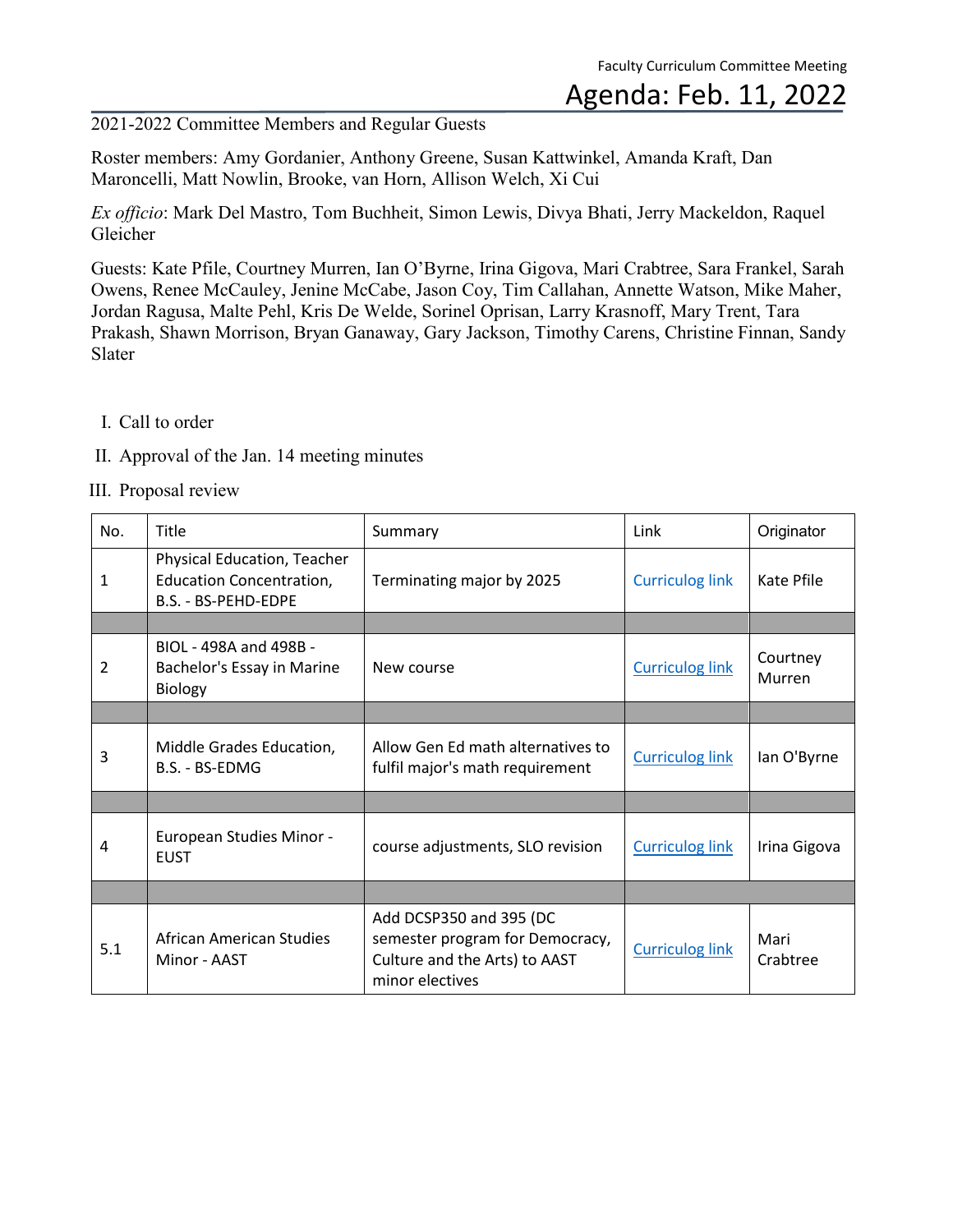| 5.2 | African American Studies,<br>B.A. - BA-AAST                                                | Add DCSP350 (DC semester<br>program for Democracy, Culture<br>and the Arts) to AAST BA electives;<br>ADD DCSP 395 to the required<br>course as an alternative to AAST<br>for the internship requirement | <b>Curriculog link</b> | Mari<br>Crabtree                       |
|-----|--------------------------------------------------------------------------------------------|---------------------------------------------------------------------------------------------------------------------------------------------------------------------------------------------------------|------------------------|----------------------------------------|
|     |                                                                                            |                                                                                                                                                                                                         |                        |                                        |
| 6.1 | ARTS - 316 - Digital<br>Photography I                                                      | Changing the current title of the<br>ARTS 316 Digital Photography I:<br>Portrait and Documentary<br>Photography to ARTS 316 Digital<br>Photography I                                                    | <b>Curriculog link</b> | Sara Frankel                           |
| 6.2 | ARTS - 349 - Digital<br>Photography II                                                     | Changing the title of ARTS 349,<br>Digital Photography II: Landscape<br>Photography to ARTS 349, Digital<br>Photography II.                                                                             | <b>Curriculog link</b> | Sara Frankel                           |
|     |                                                                                            |                                                                                                                                                                                                         |                        |                                        |
| 7.1 | FYSG - 1xx - First Year<br>Seminar on Race, Equity &<br>Inclusion in the Global<br>Context | New course: REI course within FYE                                                                                                                                                                       | <b>Curriculog link</b> | Sarah<br>Owens                         |
| 7.2 | FYSU - 1xx - First Year<br>Seminar on Race, Equity &<br>Inclusion in the US Context        | New course: REI course within FYE                                                                                                                                                                       | <b>Curriculog link</b> | Sarah<br>Owens                         |
|     |                                                                                            |                                                                                                                                                                                                         |                        |                                        |
| 8.1 | Computing in the Arts,<br>Dance Concentration, B.A. -<br><b>BA-CITA-CIDN</b>               | Create a new Dance concentration<br>in CITA BA                                                                                                                                                          | <b>Curriculog link</b> | Renee<br>McCauley;<br>Jenine<br>McCabe |
| 8.2 | Computing in the Arts,<br>Theatre Concentration, B.A.<br>- BA-CITA-CITH                    | Curricular adjustments                                                                                                                                                                                  | <b>Curriculog link</b> | Renee<br>McCauley;<br>Jenine<br>McCabe |
|     |                                                                                            |                                                                                                                                                                                                         |                        |                                        |
| 9.1 | HIST - 118 - Modern<br>History/Global Race, Equity,<br>and Inclusion                       | New course: 100-level REI course                                                                                                                                                                        | <b>Curriculog link</b> | Jason Coy                              |
| 9.2 | HIST - 117 - Pre-Modern<br>History/Global Race, Equity,<br>and Inclusion                   | New course: 100-level REI course                                                                                                                                                                        | <b>Curriculog link</b> | Jason Coy                              |
| 9.3 | History-Teacher Education<br>Program (Grades 9-12), B.A.<br>- BA-EDHS                      | "POLI 101 OR POLI 111" to replace<br>POLI 101. POLI 111 is the REI<br>version of 101                                                                                                                    | <b>Curriculog link</b> | Jason Coy                              |
|     |                                                                                            |                                                                                                                                                                                                         |                        |                                        |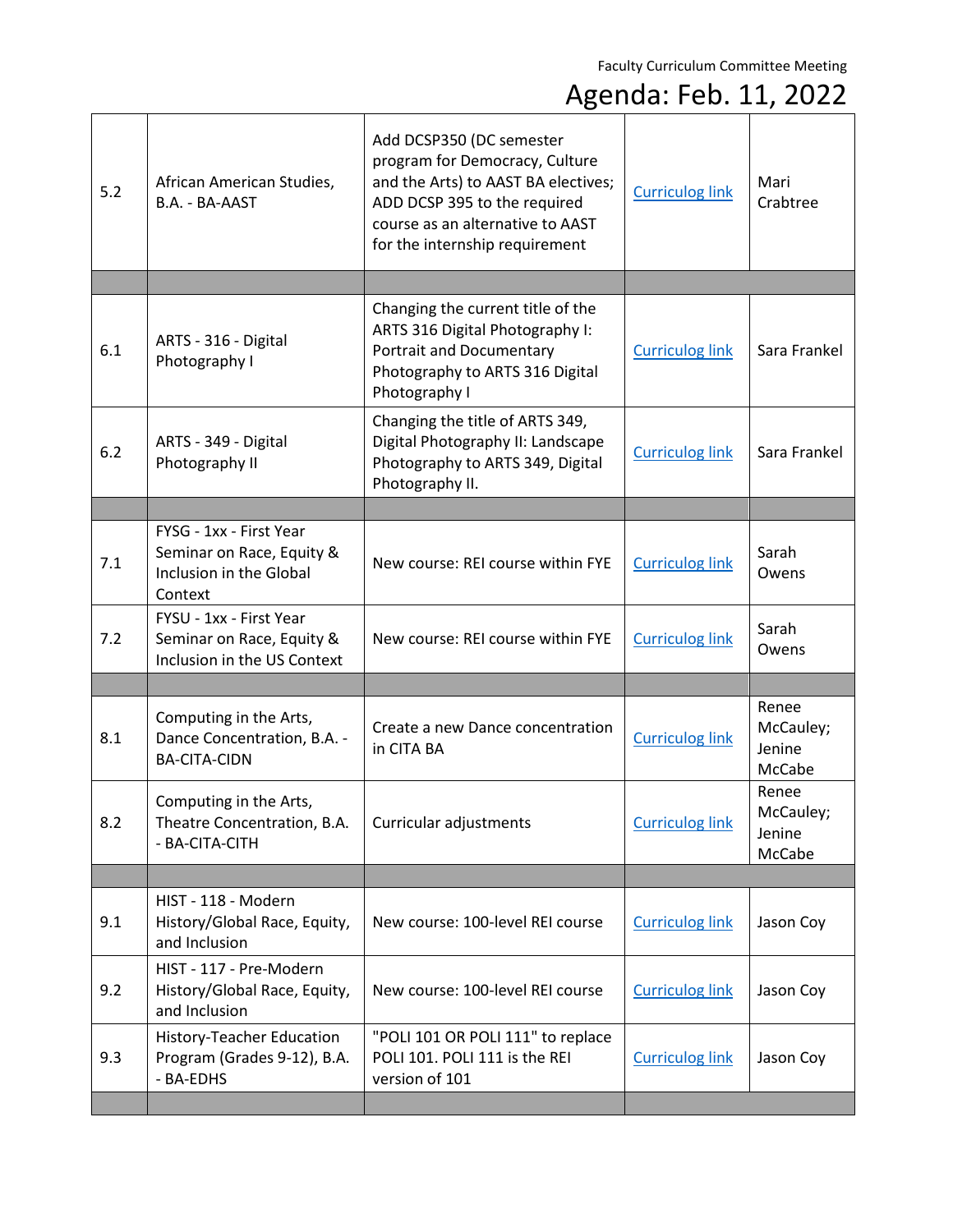| 10.1 | Environmental Geosciences,<br>B.S. - BS-GENV                                                               | Add GEOL 303, 397, 469 to GEOL<br>electives                                         | <b>Curriculog link</b> | Timothy<br>Callahan |
|------|------------------------------------------------------------------------------------------------------------|-------------------------------------------------------------------------------------|------------------------|---------------------|
| 10.2 | GEOL - 402 - Geospatial<br>Science                                                                         | Cross-list GEOL 402/402L with<br>EVSS 502/502L                                      | <b>Curriculog link</b> | Annette<br>Watson   |
|      |                                                                                                            |                                                                                     |                        |                     |
| 11.1 | Italian Studies Minor - ITST                                                                               | Add ITST 401 - Internship to the<br>minor's electives                               | <b>Curriculog link</b> | Mike Maher          |
| 11.2 | ITST 401 Internship                                                                                        | New course                                                                          | <b>Curriculog link</b> | Mike Maher          |
|      |                                                                                                            |                                                                                     |                        |                     |
| 12.1 | Sociology-Teacher<br><b>Education Program (Grades</b><br>9-12), B.S. - BS-EDSC                             | Add POLI 111 as an alternative to<br><b>POLI 101</b>                                | <b>Curriculog link</b> | Jordan<br>Ragusa    |
| 12.2 | POLI - 350 - Global Gender<br>Politics                                                                     | course name change                                                                  | <b>Curriculog link</b> | Jordan<br>Ragusa    |
|      |                                                                                                            |                                                                                     |                        |                     |
| 13.1 | International Studies, Africa<br>Concentration, B.A. - BA-<br><b>INTL-INAF</b>                             | Add AFST 205 to 200-level<br>electives                                              | <b>Curriculog link</b> | Malte Pehl          |
| 13.2 | International Studies,<br>Europe Concentration, B.A. -<br><b>BA-INTL-INEU</b>                              | Add 4 courses to two categories of<br>electives                                     | <b>Curriculog link</b> | Malte Pehl          |
| 13.3 | International Studies, Latin<br>America and the Caribbean<br>Concentration, B.A. - BA-<br><b>INTL-INLA</b> | Add HISP 251 to Latin America and<br>Caribbean concentration electives              | <b>Curriculog link</b> | Malte Pehl          |
|      |                                                                                                            |                                                                                     |                        |                     |
| 14.1 | WGST - 250 - Approaches to<br>Research and Practice in<br><b>WGS</b>                                       | New course                                                                          | <b>Curriculog link</b> | Kris De<br>Welde    |
| 14.2 | Women's and Gender<br><b>Studies Minor - WGST</b>                                                          | Add WGST 250, JWST/WGST 340,<br>SOCY 322, PSYC 332 to the minor's<br>electives      | <b>Curriculog link</b> | Kris De<br>Welde    |
| 14.3 | Women's and Gender<br>Studies, B.A. - BA-WGST                                                              | Add new courses and restructuring<br>the categories of courses in the<br>curriculum | <b>Curriculog link</b> | Kris De<br>Welde    |
|      |                                                                                                            |                                                                                     |                        |                     |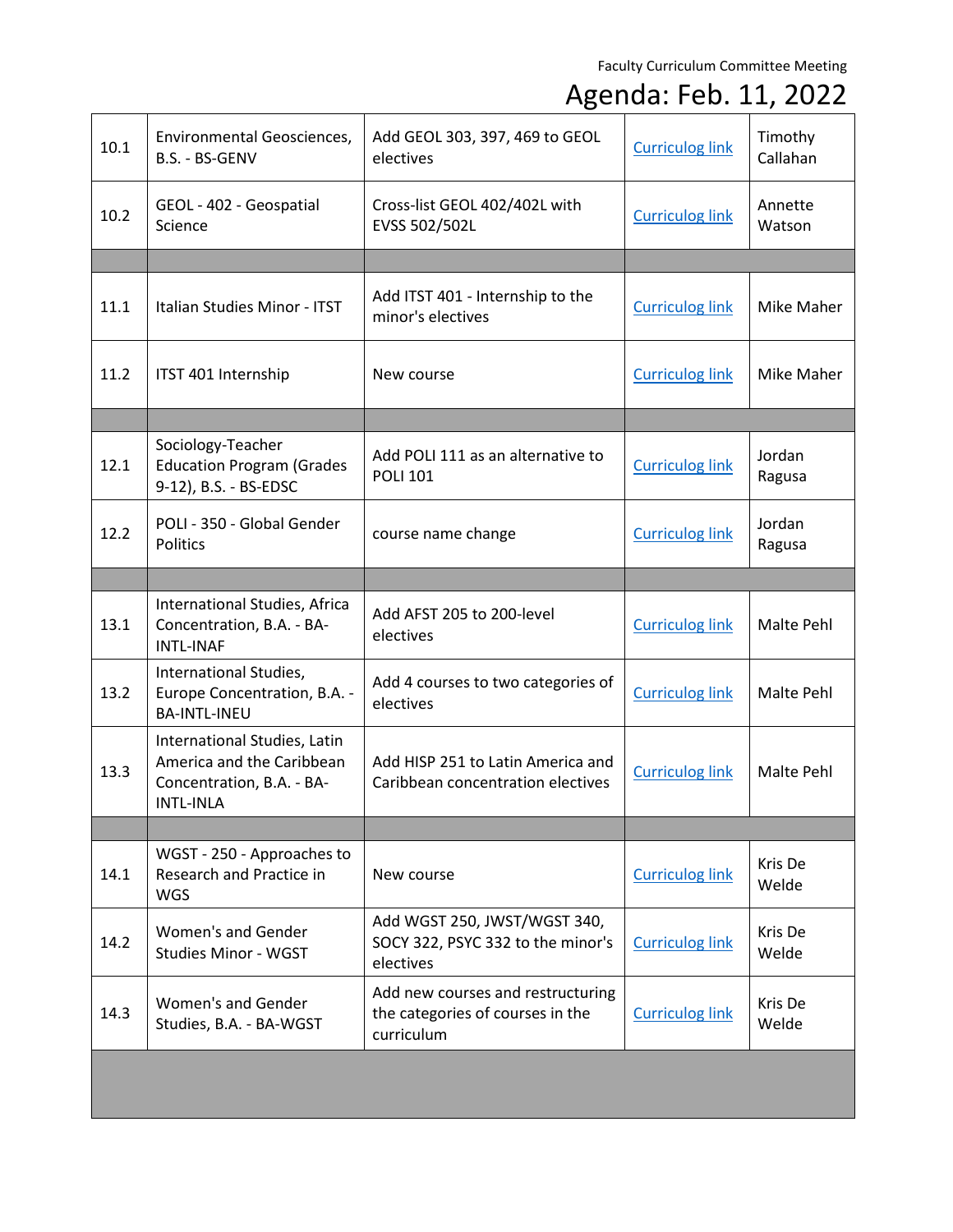| 15.1 | PHYS - 209 - Seminar in<br><b>Biomedical Physics</b>                                         | new course for the Biomedical<br>physics minor                                                             | <b>Curriculog link</b> | Sorinel<br>Oprisan       |
|------|----------------------------------------------------------------------------------------------|------------------------------------------------------------------------------------------------------------|------------------------|--------------------------|
| 15.2 | Computational<br>Neuroscience Concentration<br>(18+ credit hours) - CBIO                     | Add BIOL, PSYC, and MATH<br>courses to the electives of CBIO<br>concentration under both PHYS BA<br>and BS | <b>Curriculog link</b> | Sorinel<br>Oprisan       |
| 15.3 | <b>Biomedical Physics Minor -</b><br><b>BMPH</b>                                             | add PHYS 270 as an alternative to<br>PHYS 203 in the Required Courses.                                     | <b>Curriculog link</b> | Sorinel<br>Oprisan       |
| 15.4 | Physics, Computational<br>Neuroscience<br>Concentration, B.A. - BA-<br>PHYS-CBIO             | Remove the courses from the GPA<br>exclusion list.                                                         | <b>Curriculog link</b> | Sorinel<br>Oprisan       |
|      |                                                                                              |                                                                                                            |                        |                          |
| 16.1 | POLI - 280 - American<br><b>Political Thought</b>                                            | Rename POLI 387 to 280, cross-list<br>with PHIL 220 American Political<br>Thought; REI                     | <b>Curriculog link</b> | Larry<br>Krasnoff        |
| 16.2 | PHIL 110 Race and Value                                                                      | A new REI course                                                                                           | <b>Curriculog link</b> | Larry<br>Krasnoff        |
| 16.3 | <b>Required Courses - PHIL</b>                                                               | Add PHIL 110, 220 (POLI 280) to<br>major's electives                                                       | <b>Curriculog link</b> | Larry<br>Krasnoff        |
| 16.4 | PHIL - 220 - American<br><b>Political Thought</b>                                            | New course, cross-list with POLI<br>280 American Political Thought;<br><b>REI</b>                          | <b>Curriculog link</b> | Larry<br>Krasnoff        |
| 16.5 | Philosophy, Politics,<br>Philosophy and Law<br>Concentration, B.A. - BA-<br>PHIL-PPLW        | Except POLI 280 from POLI courses<br>excluded from the PHIL-PPLW<br>major GPA                              | <b>Curriculog link</b> | Larry<br><b>Krasnoff</b> |
| 16.6 | Political Science, Politics,<br>Philosophy and Law<br>Concentration, B.A. - BA-<br>POLI-PPLW | Except PHIL 220 from PHIL courses<br>excluded from POLI-PPLW GPA<br>calculation                            | <b>Curriculog link</b> | Larry<br>Krasnoff        |
|      |                                                                                              |                                                                                                            |                        |                          |
| 17.1 | ARTH - 254 - African<br>American Art                                                         | New course                                                                                                 | <b>Curriculog link</b> | <b>Mary Trent</b>        |
| 17.2 | Art History, B.A. - BA-ARTH                                                                  | Add ARTH 212 and 213 to<br>Category A options in the<br>curriculum                                         | <b>Curriculog link</b> | Tara<br>Prakash          |
| 17.3 | ARTH - 212 - Ancient<br>Egyptian Art and<br>Architecture                                     | New course                                                                                                 | <b>Curriculog link</b> | Tara<br>Prakash          |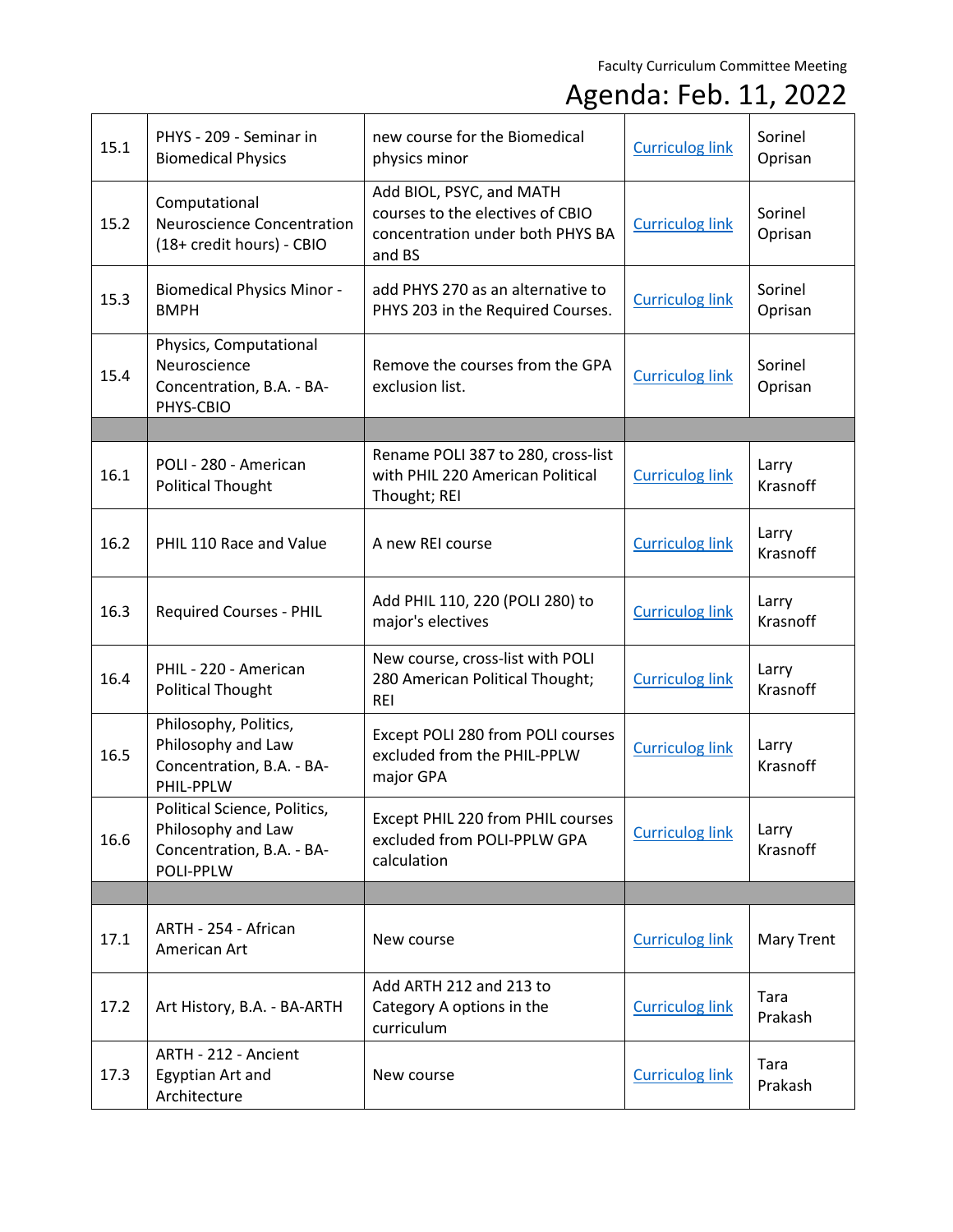| 17.4 | ARTH - 213 - Art and<br>Architecture of Ancient<br>Mesopotamia and the Near<br>East                     | New course                                                                                                                                                          | <b>Curriculog link</b> | Tara<br>Prakash   |
|------|---------------------------------------------------------------------------------------------------------|---------------------------------------------------------------------------------------------------------------------------------------------------------------------|------------------------|-------------------|
|      |                                                                                                         |                                                                                                                                                                     |                        |                   |
| 18.1 | French and Francophone<br><b>Studies-Teacher Education</b><br>Program (Grades PK-12),<br>B.A. - BA-EDFF | Curriculum adjustments                                                                                                                                              | <b>Curriculog link</b> | Shawn<br>Morrison |
| 18.2 | FREN - 313 - French<br>Composition in Cultural<br>Contexts                                              | Change offering to Fall only;<br>remove 313/314 concurrency in<br>note                                                                                              | <b>Curriculog link</b> | Shawn<br>Morrison |
| 18.3 | FREN - 314 - Speaking<br><b>French in Cultural Contexts</b>                                             | Change offering to Spring only;<br>remove 313/314 concurrency in<br>note                                                                                            | <b>Curriculog link</b> | Shawn<br>Morrison |
| 18.4 | French and Francophone<br><b>Studies Minor - FRFS</b>                                                   | add note: Students may substitute<br>either of the FRCS courses with a<br>300-level FREN course and/or a<br>400-level FREN course, with<br>permission of the chair. | <b>Curriculog link</b> | Shawn<br>Morrison |
| 18.5 | French and Francophone<br>Studies, B.A. - BA-FRFS                                                       | Curriculum adjustments                                                                                                                                              | <b>Curriculog link</b> | Shawn<br>Morrison |
|      |                                                                                                         |                                                                                                                                                                     |                        |                   |
| 19.1 | <b>Honors College</b><br><b>Requirements - HONS</b>                                                     | add HONS 264, 265, 388 and 389,<br>REI courses, into electives                                                                                                      | <b>Curriculog link</b> | Bryan<br>Ganaway  |
| 19.2 | HONS - 264 - Honors<br>Colloquium: Global Issues in<br>the Modern World                                 | new course, 200-level REI-global                                                                                                                                    | <b>Curriculog link</b> | Bryan<br>Ganaway  |
| 19.3 | HONS - 265 - Honors<br>Colloquium: US Issues in the<br>Modern World                                     | new course, 200-level REI-US                                                                                                                                        | <b>Curriculog link</b> | Bryan<br>Ganaway  |
| 19.4 | HONS - 388 - Advanced<br>Seminar on Global Issues in<br>the Modern World                                | new course, 300-level REI-global                                                                                                                                    | <b>Curriculog link</b> | Bryan<br>Ganaway  |
| 19.5 | HONS - 389 - Advanced<br>Seminar on US Issues in the<br>Modern World                                    | new course, 300-level REI-US                                                                                                                                        | <b>Curriculog link</b> | Bryan<br>Ganaway  |
|      |                                                                                                         |                                                                                                                                                                     |                        |                   |
| 20.1 | ENGL - 195 - Introduction to<br><b>Creative Writing</b>                                                 | New course                                                                                                                                                          | <b>Curriculog link</b> | Gary<br>Jackson   |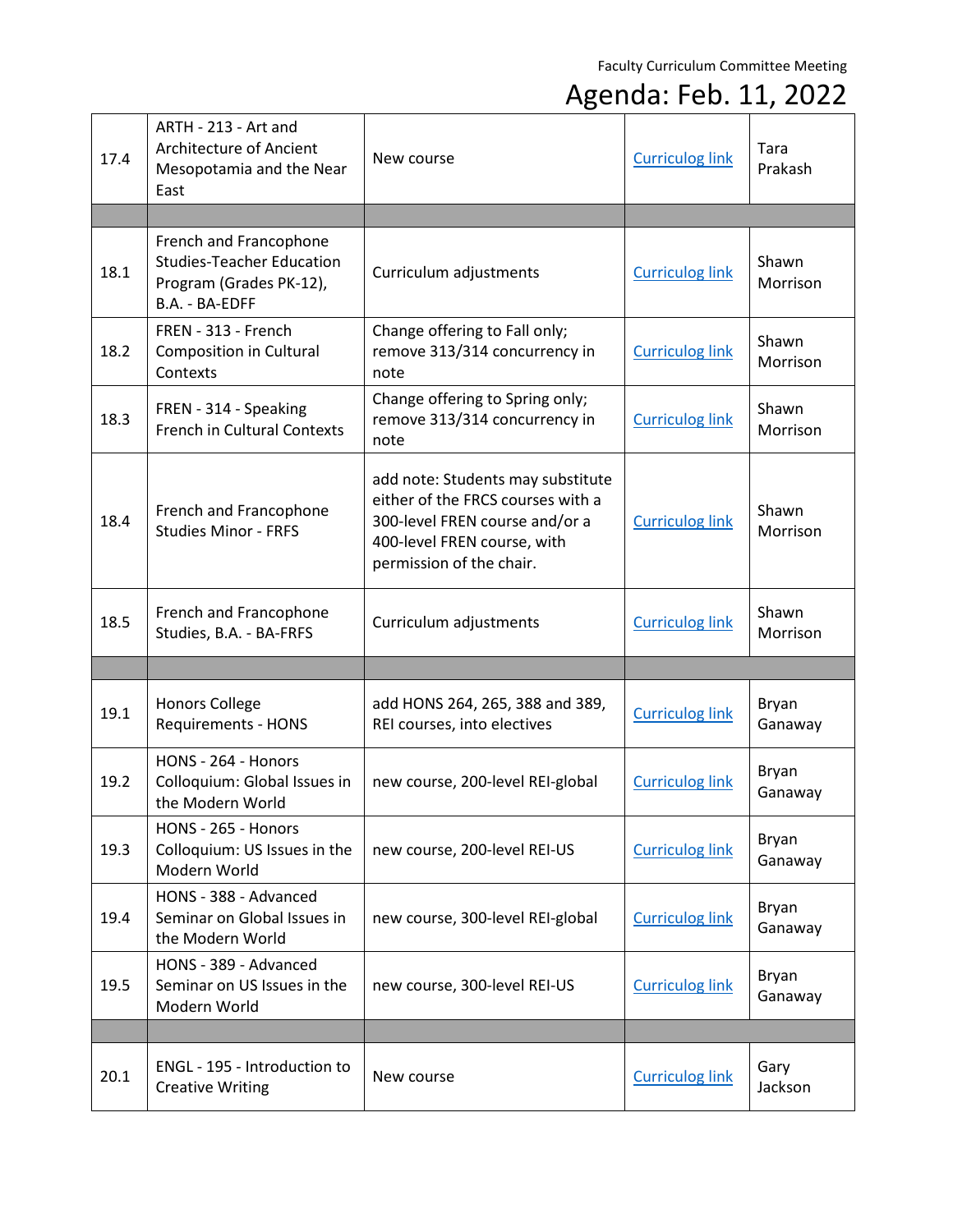#### Agenda: Feb. 11, 2022

| 20.2  | ENGL - 368 - Flash Fiction                                               | Name change from "Short-Short<br>Fiction" to "Flash Fiction"                                                                                                                                  | <b>Curriculog link</b> | Gary<br>Jackson     |
|-------|--------------------------------------------------------------------------|-----------------------------------------------------------------------------------------------------------------------------------------------------------------------------------------------|------------------------|---------------------|
| 20.3  | ENGL - 192 - Appreciation of<br>Literature and Film                      | New course                                                                                                                                                                                    | <b>Curriculog link</b> | Timothy<br>Carens   |
| 20.4  | ENGL - 450 - Senior Seminar<br>in Major Authors                          | Deactivate                                                                                                                                                                                    | <b>Curriculog link</b> | Timothy<br>Carens   |
| 20.5  | <b>ENGL - 460 - Senior Seminar</b><br>in Major Literary Themes           | Deactivate                                                                                                                                                                                    | <b>Curriculog link</b> | Timothy<br>Carens   |
| 20.6  | ENGL - 461 - Senior Seminar<br>in Literature in History Pre-<br>1700     | Deactivate                                                                                                                                                                                    | <b>Curriculog link</b> | Timothy<br>Carens   |
| 20.7  | ENGL - 462 - Senior Seminar<br>in Literature in History 1700-<br>2000    | Deactivate                                                                                                                                                                                    | <b>Curriculog link</b> | Timothy<br>Carens   |
| 20.8  | ENGL - 463 - Senior Seminar<br>in Literature in History 2000-<br>Present | Deactivate                                                                                                                                                                                    | <b>Curriculog link</b> | Timothy<br>Carens   |
| 20.9  | ENGL - 464 - Senior Seminar<br>in Difference and Literary<br>Tradition   | Deactivate                                                                                                                                                                                    | <b>Curriculog link</b> | Timothy<br>Carens   |
| 20.10 | ENGL - 465 - Senior Seminar<br>in Cultural Studies                       | Deactivate                                                                                                                                                                                    | <b>Curriculog link</b> | Timothy<br>Carens   |
| 20.11 | <b>ENGL - 470 - Senior Seminar</b><br>in Major Literary Genres           | Deactivate                                                                                                                                                                                    | <b>Curriculog link</b> | Timothy<br>Carens   |
|       |                                                                          |                                                                                                                                                                                               |                        |                     |
| 21.1  | <b>Cultural Sustainability</b><br>Certificate - UCER-CECS                | Add ANTH 347, BIOL 204, 211 to<br>electives. Add ANTH 201, 202<br>which are already listed as "OR" in<br>required courses to electives so<br>both can be counted toward<br>program when taken | <b>Curriculog link</b> | Christine<br>Finnan |
| 21.2  | Sociology, B.S. - BS-SOCY                                                | Allow PSYC 211 or 250 as<br>alternatives to SOCY 272; allow<br>COMM 301 as an alternative to<br><b>SOCY 271</b>                                                                               | <b>Curriculog link</b> | Christine<br>Finnan |

#### IV. Discussions on Interdisciplinary Program Guidelines